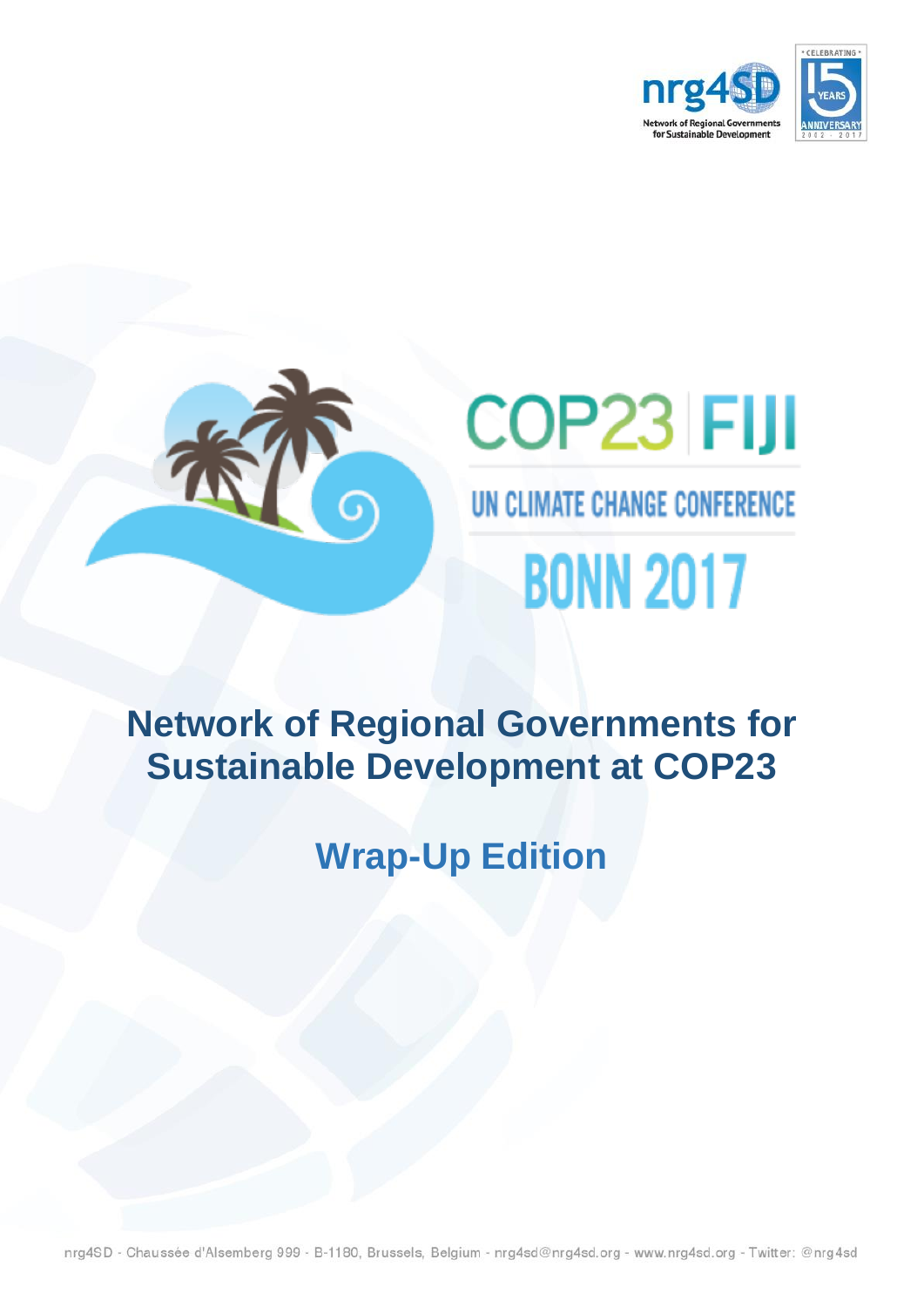



## **Further, faster, together – the 2017 UNFCCC Climate Change Conference in Bonn**



From 6 to 17 November the UN Climate Change Conference under the Presidency of Fiji took place, hosted by the UNFCCC Secretariat in Bonn. The Conference included sessions of the Conference of the Parties [\(COP](http://unfccc.int/meetings/bonn_nov_2017/session/10376.php)  [23\)](http://unfccc.int/meetings/bonn_nov_2017/session/10376.php); the Conference of the Parties serving as the meeting of the Parties to the Kyoto Protocol [\(CMP 13\)](http://unfccc.int/meetings/bonn_nov_2017/session/10377.php); the Conference of the Parties serving as the meeting of the Parties to the Paris Agreement [\(CMA 1.2\)](http://unfccc.int/meetings/bonn_nov_2017/session/10378.php); as well as the three Subsidiary Bodies [\(SBI 47,](http://unfccc.int/meetings/bonn_nov_2017/session/10379.php) [SBSTA 47,](http://unfccc.int/meetings/bonn_nov_2017/session/10380.php) [APA 1.4\)](http://unfccc.int/meetings/bonn_nov_2017/meeting/10084.php). The goals for the conference were to further advance on the Paris Agreement work programme before its finalisation next year at COP 24, to provide clarity on how the Facilitative dialogue will be conducted, as well as moving forward to fulfil pre-2020 commitments and bridge between the pre- and post-2020 eras.

#### **One conference, two zones**

The COP 23 presented the piloting of a new setting for future climate conferences: Under the "One conference, two zones" concept, plenary halls and meeting rooms for negotiations, delegation offices as well as major media facilities were housed in the "Bula Zone", whereas the "Bonn Zone", accommodated climate action events including some high-level events, side events and exhibits, some media activities as well as events in the delegation pavilions. The conference brought together more than 16,000 participants in the Bula Zone, including over 9,200 government officials, 5,500 representatives of UN bodies and agencies, intergovernmental organizations and civil society organizations, and 1,200 members of the media; and nearly 6,000 participants in the Bonn Zone.

#### **Eco-friendly conference**

The COP 23 in Bonn was the first UN Climate Change Conference to receive official certification for eco-friendly performance by the Eco-management and Audit Scheme (EMAS) certificate. The certificate verifies the event management's successful and environmentally-friendly organisation of the conference. Participants were encouraged to use public transportation in order to arrive to and depart from the COP 23 venues, by the provision of free transportation within Bonn and surrounding areas, and electric vehicles and bicycles were provided to get from one zone to the other. Other measures included waste avoidance and strict waste separation, climate-friendly catering, environmentally sound and reusable materials the temporary structures, as well as the provision of reusable drinking bottles that could be refilled at the numerous drinking fountains at the conference. Greenhouse gas emission caused among others by the arrival and departure of participants will be offset with certified emission reduction credits.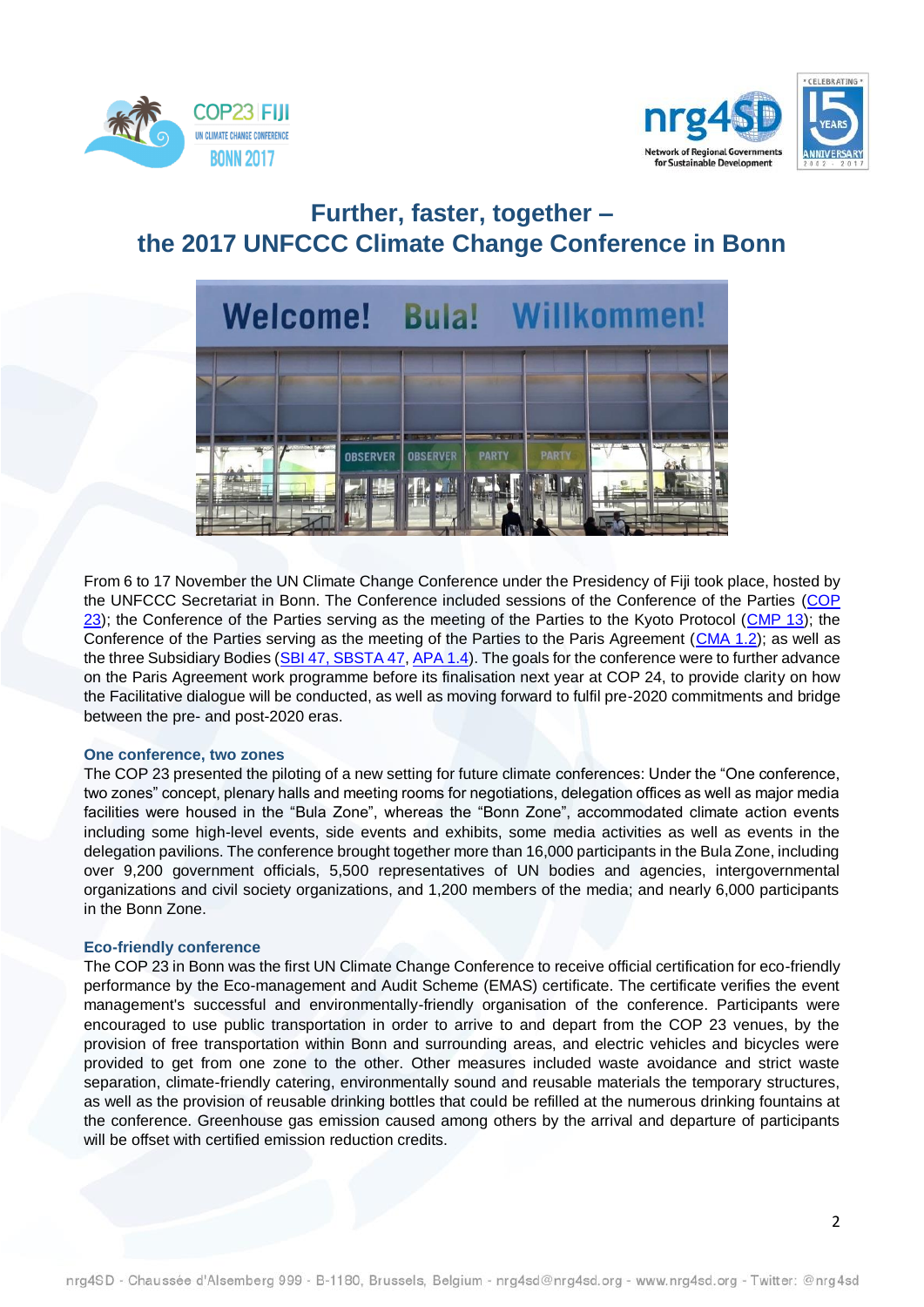



## **Highlights from the negotiations**

#### **Decisions:**

#### **COP: Fiji Momentum for Implementation**

The negotiations officially concluded on early Saturday morning with 31 decisions adopted in total, 24 under the COP and seven under the CMP. The outcome document of the conference, the ["Fiji Momentum for](http://unfccc.int/files/meetings/bonn_nov_2017/application/pdf/cp23_auv_fiji.pdf)  [Implementation,](http://unfccc.int/files/meetings/bonn_nov_2017/application/pdf/cp23_auv_fiji.pdf)" contains three main areas: 1) the Paris Agreement Work Programme, 2) the Talanoa Dialogue (the name for the 2018 Facilitative Dialogue), and 3) Pre-2020 implementation and action.

The COP welcomed the progress made at this year's Climate Change Conference and confirmed that the work programme should be completed in 2018 at COP 24 in Poland. It requested an online platform to be created that will give an overview on the work of the different bodies on the work programme and kept open the possibility of conducting additional negotiating sessions for all three subsidiary bodies in order to facilitate the timely completion of the work programme.

Th[e Talanoa Dialogue](http://unfccc.int/files/na/application/pdf/approach_to_the_talanoa_dialogue.pdf) was launched and will start in January 2018. It will consist of a preparatory and a political phase and will give answers to the following questions:

- Where are we?
- Where do we want to go?
- How do we get there?

The preparatory phase will start in January 2018 and will end at COP 24. Parties and **non-Party stakeholders are invited to cooperate in convening local, national, regional or global events in support of the dialogue and to prepare and make available relevant inputs**. The May discussions will be used to explore the three central topics informed by inputs by various actors and institutions, including from the **Technical Examination Process** and **Global Climate Action**, with the support of the high-level champions.

Regarding the pre-2020 implementation and ambition, the COP requests enhanced effort in order to advance the ratification of the Doha Amendment to the Kyoto Protocol, and launches a call for submissions on the pre-2020 implementation and ambition input. It further establishes two stocktake mechanisms at COP 24 and COP 25 gathering input from the following sources:

#### Stocktake at COP 24

- Input by the COP, CMP, SBSTA, SBI, constituted bodies, and the operating entities of the Financial Mechanism
- Pre-2020 mitigation efforts and provision of support
- **Marrakech Partnership for Global Climate Action (MPGCA) outcomes**, including the Summary for Policymakers of the Technical Examination Processes and the Yearbook.

#### Stocktake at COP 25

- Input by the COP, CMP, SBSTA, SBI, constituted bodies, and the operating entities of the Financial Mechanism
- Outcomes of the 2018 high-level ministerial dialogue on climate finance, **Talanoa Dialogue**, and the **Stocktake at COP 24**
- **MPGCA outcomes**, including the Summary for Policymakers of the Technical Examination Processes and the Yearbook

As can be seen from the COP (draft) decision, non-Party stakeholders are seen as important stakeholders, especially within the Talanoa Dialogue and the two stocktakes at COP 24 and 25 through the Marrakech Partnership, its Yearbook and the Technical Examination Processes.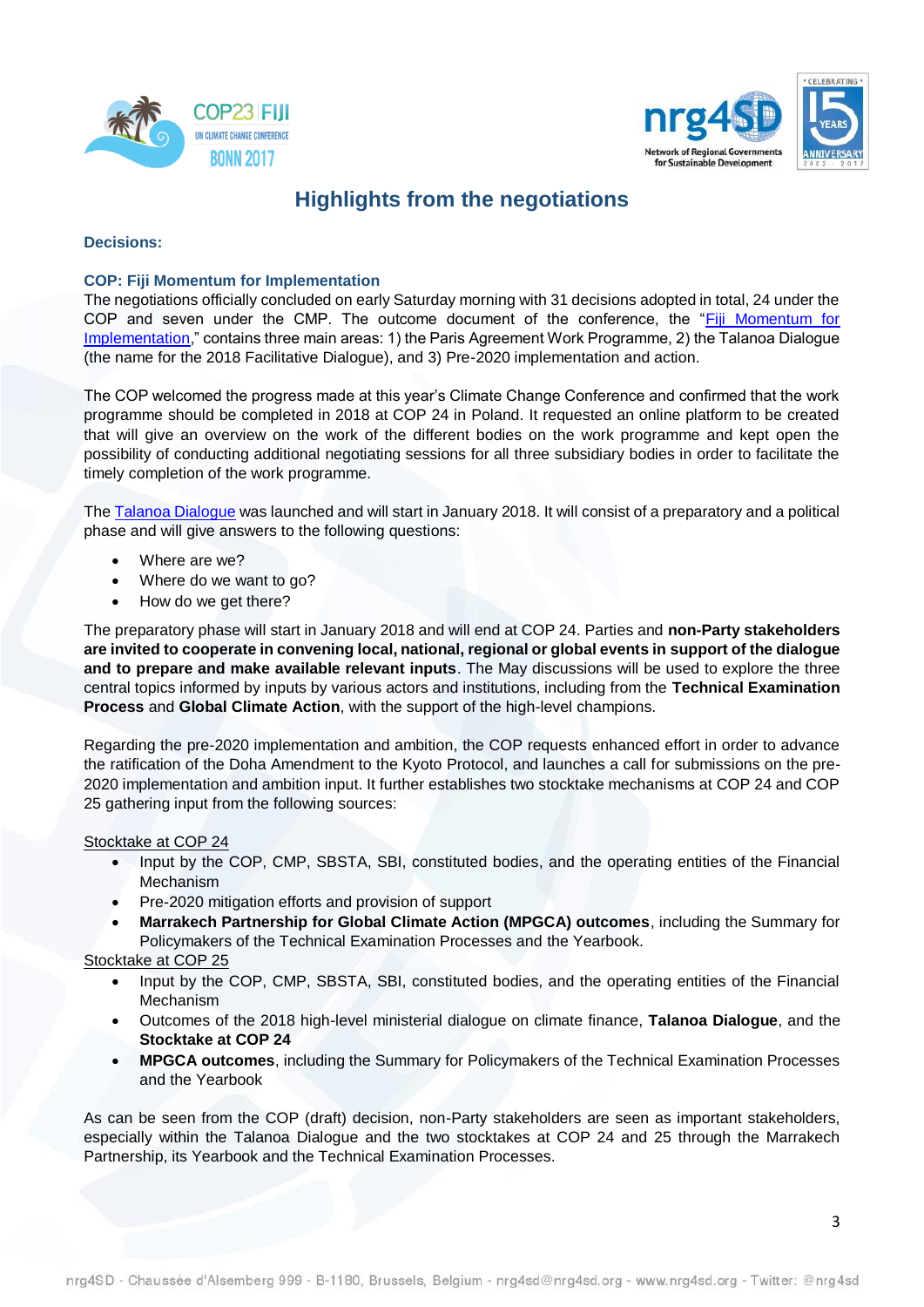



#### **COP: Assessment of TEP-M and TEP-A**

The Technical Examination Processes on Mitigation [\(TEP-M\)](http://unfccc.int/focus/mitigation/technical_expert_meetings/items/8179.php) and Adaptation [\(TEP-A\)](http://unfccc.int/adaptation/workstreams/technical_examination_process_on_adaptation/items/9542.php) were established in 2014 and 2015 respectively in order to accelerate action prior to 2020. The core component of the two processes are the Technical Experts Meetings (TEMs) on climate change mitigation and adaptation held regularly and their outcome will be summarised in the [Summary for Policymakers](http://unfccc.int/files/paris_agreement/application/pdf/summary_for_policymakers_2017.pdf) as a tool for Parties to the UNFCCC and nonParty stakeholders, within their climate actions. In its [assessment](http://unfccc.int/resource/docs/2017/cop23/eng/l02.pdf) of the TEPs the COP stresses the urgency of improving the two processes and to better **integrate them with the MPGCA**. Mitigation and adaptation opportunities should be enhanced, including those with sustainable development co-benefits. It further invites expert organisations, constituted bodies under the convention and **non-Party stakeholders to enhance their engagement in the processes** and requests improvements in the organisation of the TEMs. Parties and **non-Party stakeholders are invited to organise regional TEMs** and to provide reports on them as input to the TEPs, as well as to **share experiences and actions taken and pledges made**.

#### **COP: Capacity-building under the Convention**

As part of the Adoption of the Paris Agreement, the [Paris Committee on Capacity-building](http://unfccc.int/cooperation_and_support/capacity_building/items/10053.php) (PCCB) was established to address gaps and needs in implementing capacity-building in developing country Parties and further enhancing capacity-building efforts. In it[s decision](http://unfccc.int/resource/docs/2017/sbi/eng/l28.pdf) on the annual technical progress report of the PCCCP 2017, the COP encourages the Paris Committee on Capacity-building, when implementing its workplan, to **identify and collaborate with institutions and other stakeholders with relevant expertise, tools and resources**, including bodies established under the Convention. The COP also takes noted of the recommendation contained in the annual technical progress report of the PCCCP 2017. One of the recommendations of said [report](http://unfccc.int/resource/docs/2017/sbi/eng/11.pdf) was the need to recommend better coordination among different international and national stakeholders, and **partnering with entities at the subnational level**, including cities, counties and provinces, to implement NDCs.

#### **CMP: The Adaptation Fund**

The [Adaptation Fund](https://www.adaptation-fund.org/) was established under the Kyoto Protocol of the UNFCCC and finances projects and programmes that help vulnerable communities in developing countries adapt to climate change based on their needs, views and priorities. In its [decision](http://unfccc.int/resource/docs/2017/sbi/eng/l32.pdf) on the third review of the Fund, the CMP recognises the comparative advantage of the Adaptation Fund, including the **strategic engagement by stakeholders at the subnational level**. It encourages the Adaptation Fund Board to **continue to engage with subnational actors** and the private sector through, inter alia, microfinance schemes, weather-based insurance arrangements, involvement with local industry groups and farmers in adaptation projects, and public–private partnerships. In addition, the CMP requests the Adaptation Fund Board to continue monitoring the adaptation impacts and results of the Adaptation Fund, including using **local** and sector-specific **metrics**. Further, the CMP decides that the Adaptation Fund shall serve the Paris Agreement subject to and consistent with decisions to be taken by the CMA at COP 24. It will also consider whether the Fund shall serve the Paris Agreement exclusively under the guidance of and accountable to the CMA. Therefore, the CMA should make a recommendation on this matter at COP 25 in 2019. The progress made by the APA in undertaking the necessary preparatory work was noted and further recommendations from the APA in 2018 will be awaited. The decision on the Adaptation Fund to serve the Paris Agreement marks important progress in the negotiations. It is more precise than in previous sessions, now containing a concrete timing.

#### **COP: Gender and climate change**

The gender action plan aims to make women part of all climate change projects and decisions internationally and nationally and is a historic document, as it constitutes the first gender action plan of the UNFCCC. The COP in its decision adopts the plan under the Lima Work Programme in Gender and invites parties, members of constituted bodies, UN organizations, observers, and other stakeholders to participate and engage in implementing the gender action plan, with a view to advancing towards the goal of mainstreaming a gender perspective into all elements of climate action.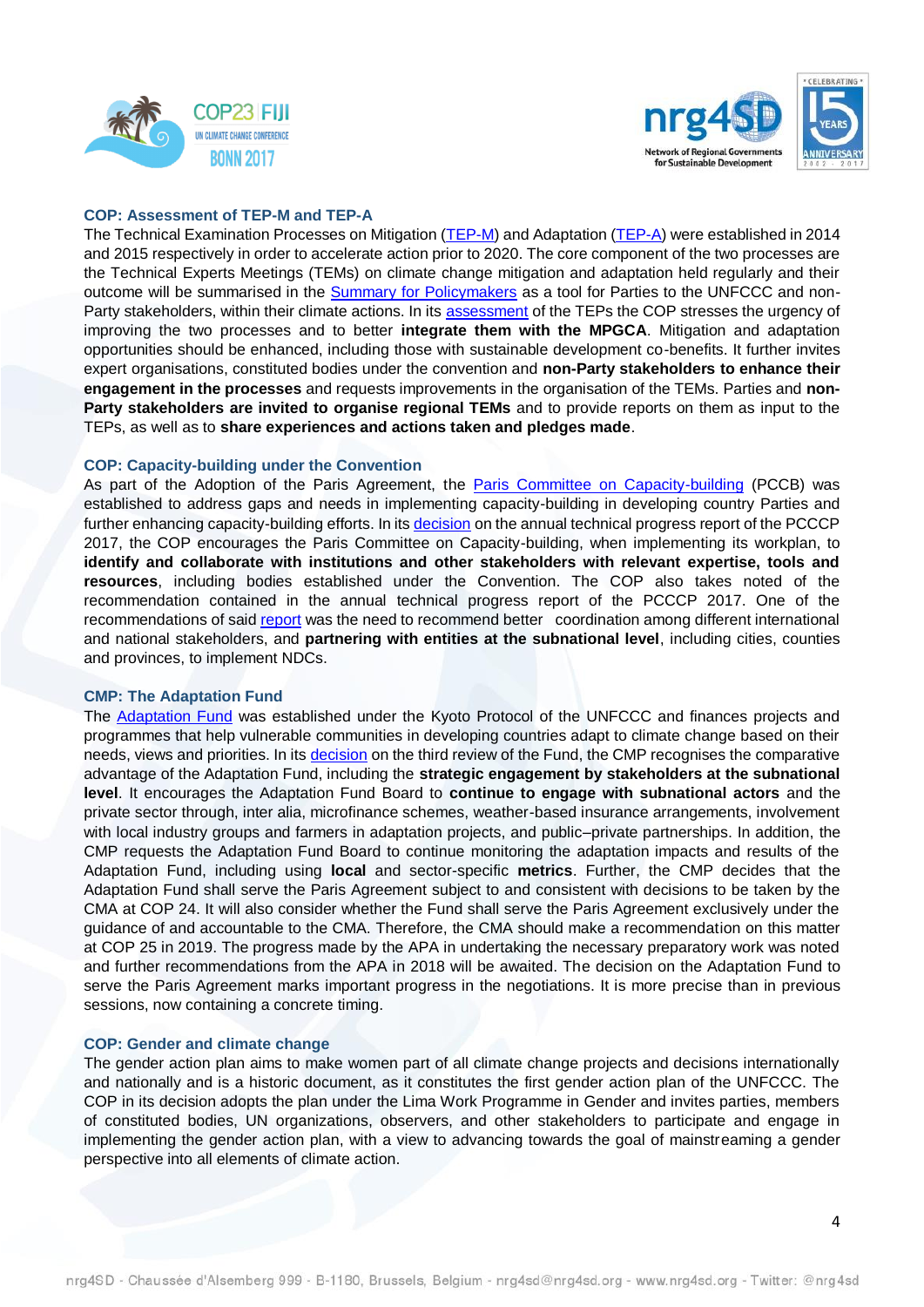



#### **COP: Local Communities and Indigenous Peoples Platform**

The Paris Agreement has recognized the unique role that indigenous peoples and local communities play related to addressing and responding to climate change and therefore foresees the creation of a local communities and indigenous peoples platform, which was made operational at the COP 23. In its [decision,](http://unfccc.int/resource/docs/2017/sbsta/eng/l29.pdf) the COP defined the purpose of the platform will be to strengthen the knowledge, technologies, practices, and efforts of local communities and indigenous peoples related to addressing and responding to climate change, to facilitate the exchange of experience and the sharing of best practices and lessons learned on mitigation and adaptation in a holistic and integrated manner, and to enhance the engagement of local communities and indigenous peoples in the UNFCCC process. The functions of the platform will be to promote exchange of experiences and best practices with regards to traditional knowledge, capacity-building of indigenous peoples and local communities to enable their engagement in the UNFCCC process and the integration of traditional knowledge in international and national policies. The first activity of the platform will be a multi-stakeholder workshop on implementing these functions.

#### **COP: Agriculture:**

Negotiations were blocked since a few years, so it was considered a significant step that work on the international level on this topic will continue. In its decision the COP requests the SBSTA and the SBI to work together in addressing issues related to agriculture. Parties and observers are invited to share their views on elements to be included in the work for consideration at the Bonn sessions next year, starting with modalities for implementation of the outcomes of the five in-session workshops; methods and approaches for assessing adaptation, adaptation co-benefits, and resilience; improved soil carbon, health, and fertility; improved nutrient use and manure management; improved livestock management systems; and socio-economic and food security dimensions of climate change. The Subsidiary Bodies are further requested to report to COP 26 on progress and outcomes of the work.

#### **Events/Meetings:**

#### **Open Dialogue between Parties and Non-Party Stakeholders**

The crucial role of non-Party stakeholders was also underlined in the [Open Dialogue between Parties and Non-](http://unfccc.int/parties_and_observers/observer_organizations/items/10513.php#gc_1)[Party Stakeholders](http://unfccc.int/parties_and_observers/observer_organizations/items/10513.php#gc_1) convened by the COP 23 Presidency. The dialogue was drawn from the las[t report](http://unfccc.int/resource/docs/2017/sbi/eng/07.pdf) (Art. 119 b) (i)) of the Subsidiary Body for Implementation (SBI) at the Intersessional in May, providing a new vision for the engagement of non-Party stakeholders in the UNFCCC process, and constitutes the first time in the UNFCCC process during the formal proceedings that an official dialogue between Parties and non-Party stakeholders has been convened. Almost 50 Parties and numerous non-Party stakeholders, including environmental organizations, business and private sector, trade unions, youth, women, indigenous peoples, local governments, farmers and research institutions took part in the dialogue to discuss in two sessions on 1) the NDC enhancement and implementation; and 2) Enhancing observer access and participation. Questions, such as how non-Party stakeholders can contribute to the Talanoa Dialogue and collaborate with Parties for enhancing and implementing NDCs were discussed, as well as how Parties could make greater use of inputs by non-Party stakeholders and how intervention opportunities could be improved. The crucial role of non-Party stakeholders in supporting effective implementation, strengthening domestic enabling environments and providing analytical inputs to identify new opportunities for mitigation and adaptation action, both at the NDC level and through greater participation in the UNFCCC process, was evident from the discussions.

The Fijian Presidency released a [report](http://unfccc.int/files/parties_and_observers/application/pdf/final_presidencys_open_dialogue_report_171117.pdf) on the dialogue with recommendation on the two topics discussed, including the presence of non-Party stakeholders in the NDCs development and implementation, access to and participation of non-Party stakeholders in formal meetings, encourage direct communication between admitted observers and individual Parties through bilateral meetings and the enhanced engagement of non-Party stakeholders in the Talanoa Dialogue.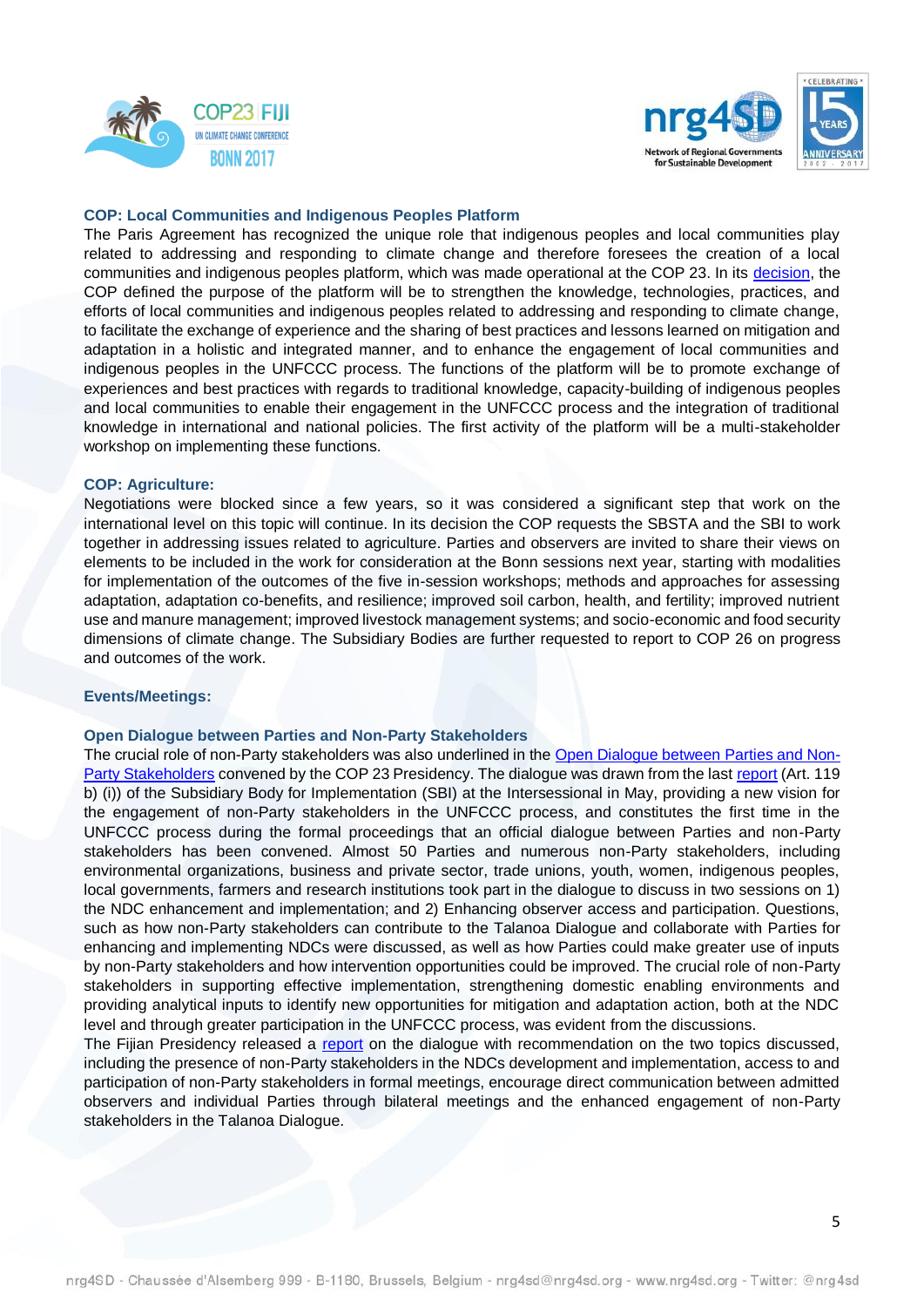



#### **11th Focal Point Forum of the Nairobi Work Programme**

The [11th Focal Point Forum of the Nairobi Work Programme](http://unfccc.int/adaptation/nairobi_workprogramme/workshops_and_meetings/items/10447.php) further provided an opportunity for subnational governments and their networks, as well as NWP partner organizations, Parties and other relevant organizations to share information and facilitate collaboration and partnerships focused on the topic of human settlements and adaptation. The Forum provided [key findings](http://unfccc.int/files/adaptation/nairobi_work_programme/application/pdf/11th_focal_point_forum_-_submissions_key_findings_.pdf) drawn from the call for submissions to which nrg4SD and some of its member regions contributed earlier this year. In parallel focus groups participants discussed different issues, such as how to assess climate vulnerability, the role of national governments in supporting local adaptation and National Adaptation Plans (NAPs). The UNFCCC secretariat will compile a detailed synthesis paper containing the key findings from the submissions and the forum discussions that will be presented during the May sessions in 2018.

### **Climate action and events in the Bonn Zone**

#### **Marrakech Partnership for Global Climate Action**

The [Marrakech Partnership for Global Climate Action](http://unfccc.int/paris_agreement/items/9951.php) (MPGCA) organised a [six-day programme](http://unfccc.int/paris_agreement/items/10490.php) aimed at scaling up climate action by non-Party stakeholders which started on 10 November and was finalised on 15 November. The events were structured around the seven thematic areas of the Partnership (energy, industries, transport, land use, water, oceans and coastal zones, and human settlements) and divided into thematic days, taking place between 10 and 12 November, and high-level days on 13 and 14 November.

The events for the human settlements theme, including an event jointly organised by the nrg4SD and CDP, were taking place on Saturday, 11 November. This thematic day aimed to make recommendations on mitigation and adaptation, highlighted progress and promising initiatives, outlined how the different actors within the human settlements theme can contribute to implement the Paris Agreement, and promoted actions and commitments from different sectors.

The high-level day on Monday, 13 November was dedicated to **SDG 11** and consisted of different high-level roundtables organised by members of the human settlements content group, including the nrg4SD, showing how the engagement of human settlement stakeholders have shifted into an implementation phase since the adoption of the Paris Agreement and SDG 11.

The programme of the MPGCA was finalised at the [high-level closing](https://cop23.unfccc.int/news/high-level-closing-of-global-climate-action-events-at-cop23) event on 15 November. The event highlighted the most relevant outcomes of the climate action events at COP 23 and included the launch of the [Yearbook of Global Climate Action 2017.](http://unfccc.int/tools/GCA_Yearbook/GCA_Yearbook2017.pdf) The first Yearbook of the Marrakech Partnership provides an overview of action in the GCA thematic areas, highlighting the achievements made under the Marrakech Partnership and spotlights how pre-2020 ambition can be accelerated.

On the last day of the conference, Tomasz Chruszczow was announced as the COP 24 High-level Champion. Together with Fijian Minister Inia Seruiatu he will guide the Marrakech Partnership for Global Climate Action to accelerate climate action until 2020.

#### **Climate Summit of Local and Regional Leaders**

On Saturday, 12 November, the [Climate Summit of Local and Regional Leaders](http://www.cities-and-regions.org/summit/) took place. The Summit brought together over 330 local and regional leaders, as well as more than 1000 delegates and was the first Summit of

Local and Regional Leaders that was held on the premises of the UNFCCC. Speakers from the local and regional level highlighted the key role of their governments in climate action and showcased possibilities of how to advance multi-level governance and cooperation with the private sector. The day-long event composed five different sessions on topics such as the integration of climate and sustainability, community engagement, and transboundary climate action. **nrg4SD Co-Chair for the South, Maria Cecilia Alvarado from Azuay, and nrg4SD Vice-Chair for Africa, Didier Robert from Reunion Island** spoke on behalf of their regions and nrg4SD about their commitment to climate action. They highlighted the different

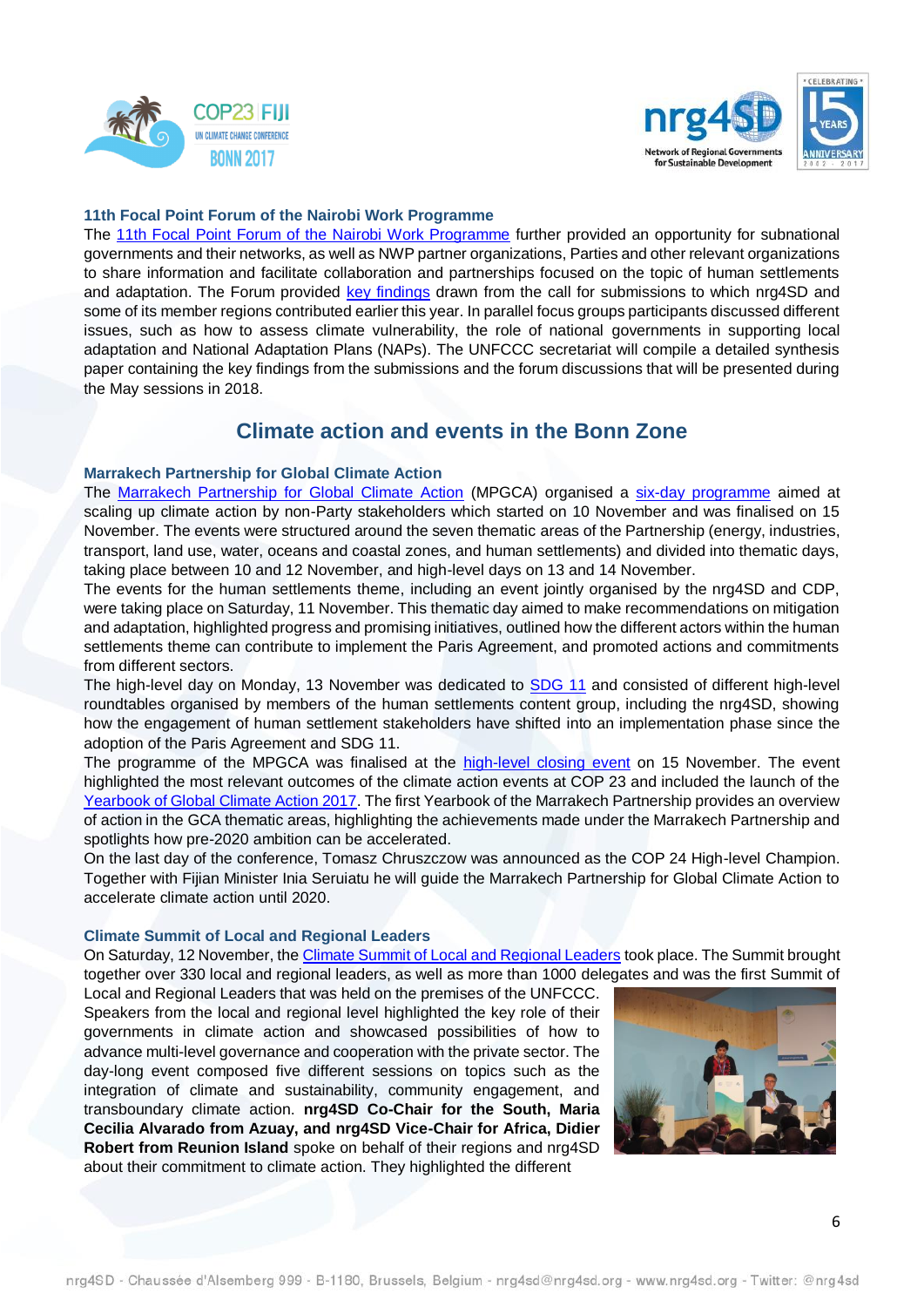





initiatives of nrg4SD, like the RegionsAdapt, as well as presented the common [position paper](http://www.nrg4sd.org/wp-content/uploads/2017/10/Position-Paper.pdf) developed as the outcome of the [International](http://www.nrg4sd.org/regional-governments-positioned-cop-23-international-conference-adaptation/)  [Conference on Climate Change Adaptation](http://www.nrg4sd.org/regional-governments-positioned-cop-23-international-conference-adaptation/) held in October this year. The local and regional leaders then adopted the [Bonn-Fiji Commitment](http://www.cities-and-regions.org/cop23/wp-content/uploads/2017/11/bonn-fiji-commitment-of-local-and-regional-leaders.pdf)  [of Local and Regional Leaders](http://www.cities-and-regions.org/cop23/wp-content/uploads/2017/11/bonn-fiji-commitment-of-local-and-regional-leaders.pdf) to Deliver the Paris Agreement at All Levels, a pledge contributed and supported by nrg4SD, that signals their commitment to bring forward a critical shift in global development. The document includes commitments, ambitions and actions of local and regional governments in the fight against climate change and for resilient territories, calls to the Parties of the UNFCCC with relation to their NDCs

and the global climate architecture, as well as 20 concrete and joint initiatives, including RegionsAdapt. The Bonn-Fiji Commitment was referenced in the final UNFCCC COP 23 [Press Release,](https://cop23.unfccc.int/news/bonn-climate-conference-becomes-launch-pad-for-higher-ambition) that summarises all major outcomes of the conference, as the major input from local and regional governments to deliver the Paris Agreement. It is the first time that a Leaders Summit outcome has been so prominently featured in a COP final press release, which demonstrate the success of local and regional governments and their collaboration with the COP Presidencies and the UNFCCC secretariat.

#### **nrg4SD activities at COP 23**

nrg4SD and RegionsAdapt members had the chance to share their position and achievements through multiple events organised, co-organised and supported by nrg4SD:

Saturday, 11 November, started with the event **"Multi-level governance – An opportunity for effective** 

**climate change adaptation"** jointly organised by nrg4SD and CDP. The event was part of the Marrakech Partnership's Human Settlements Thematic Day and brought together representatives from the local and regional level, including **Jalisco, Rabat-Salé-Kenitra** and **Saint Louis**, to discuss the role of multi-level governance in driving climate adaptation and how climate data is vital to achieve effective adaptation. **Jalisco** explained their challenges and cooperation with local farmers and how the state invests in renewable energies and solar power. **Rabat-Salé-Kenitra** underlined that sustainable development and environmental protection are cross cutting themes and presented its regional development projects, among them a project on waste management, in which it involves young people. **Saint Louis** stated



that the region faces a number of challenges with regards to climate change, such as desertification, flooding, and coastal erosion. The lack of data in this regard is a huge constraint as it goes hand in hand with a lack of means. On the other hand, international networks and initiatives, such as nrg4SD help the region to be more committed in its response to climate change and the preservation of natural heritage.

The event was broadcasted live and is available as video (01h:54m – 03h:08m) here: [https://www.youtube.com/watch?v=blqNp4voAdw.](https://www.youtube.com/watch?v=blqNp4voAdw)

In the afternoon, nrg4SD and RegionsAdapt member regions came together at the Energies2050 Pavilion to



discuss **"How subnational governments accelerate action in climate adaptation."** Representatives from the **Basque Country, Rio Grande do Sul** and **South Australia** shared their adaptation efforts and successes, as well as their fruitful work within the RegionsAdapt initiative. **South Australia** presented its State Adaptation Action Plan: "Towards a Resilient State – The South Australian Government Climate Change Adaptation Plan." The Plan outlines 15 priority adaption action areas that are critical to the continued prosperity of South Australia's urban and regional communities and businesses. **Rio Grande do Sul**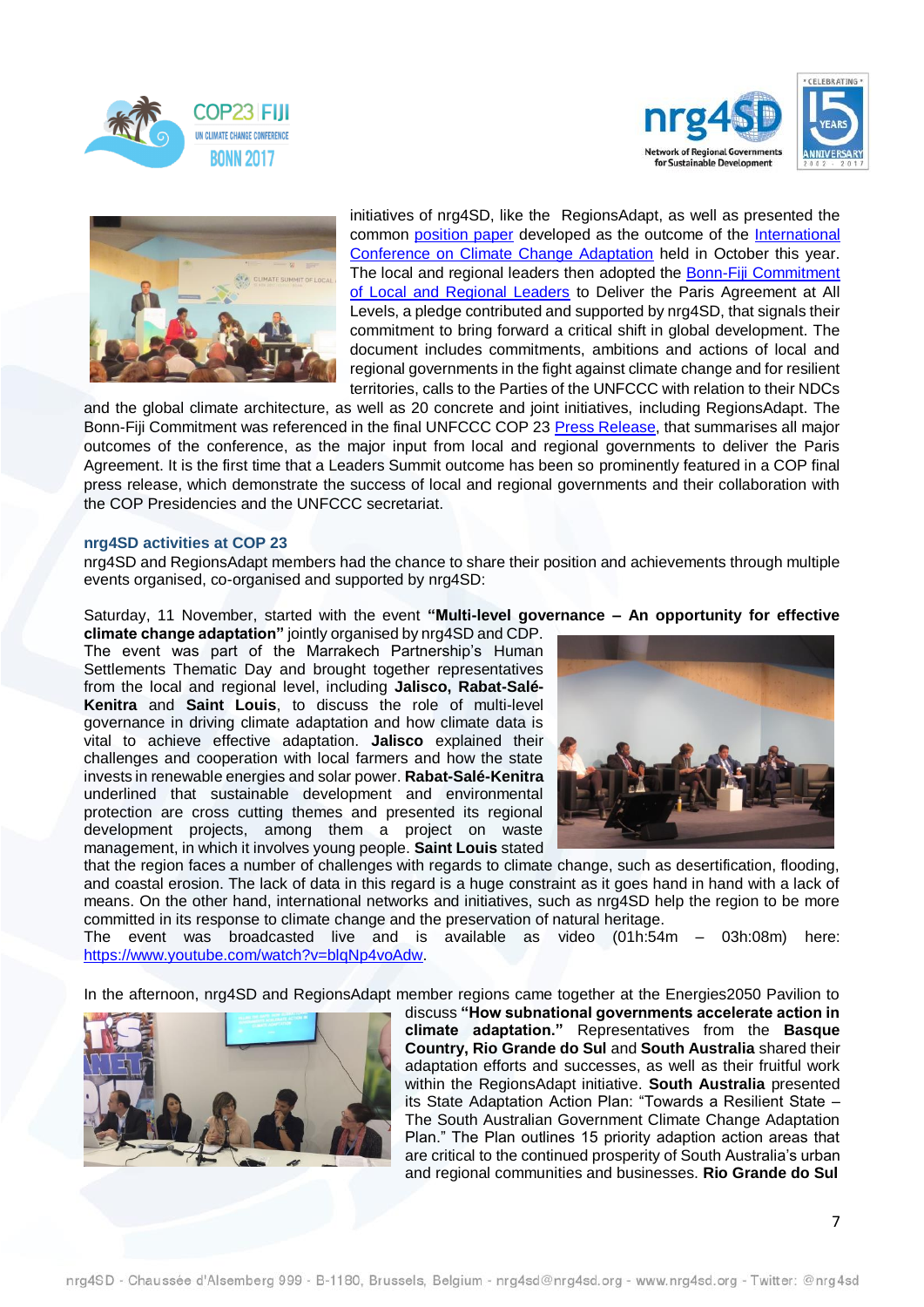



showcased the results they have achieved so far within RegionsAdapt and the Water Resources and Management Working Group, the projects proposed and implemented as a coordinator of the said working group, as well as the ["Rio Grande do Sul & RegionsAdapt 2016-2017 Report.](http://www.nrg4sd.org/wp-content/uploads/2017/11/RA2016REPORT_FINAL-EDITADO-1.compressed.pdf)" The **Basque Country** presented its climate change strategy "Klima 2050" developed in order to reduce the region's emissions and ensure the resilience of the territory. The region showed a number of actions in accordance with the different thematic areas of the RegionsAdapt initiative.

Monday, 13 November, was a packed day for nrg4SD members:

The day started with the official side event **"Implementing NDCs: Planning and coordination at the regional, national and sub national level"** co-organised by nrg4SD together with the South Asia Co-operative Environment Programme and Pakistan. Representatives from national and regional governments, including **Wales** and **Jalisco**, showcased their efforts in NDC planning and implementation. They highlighted the role of alignment between national and subnational governments for an effective NDC process, as well as the

importance of global and regional cooperation, as well as transnational initiatives and organisations in order to raise ambition on climate action.

In his introductory presentation, Dr Asim Zia, Associate Professor, University of Vermont and Director Institute for Environmental Diplomacy and Security (IEDS) presented the challenges and opportunities for the implementation of NDCs and highlighted that a bottom-up



approach is required in order to achieve the Paris Agreement. **Wales** introduced what the governments is doing with regards to the fight against climate change. He highlighted that the region needs to show responsibility and work with its local government organisations to reduce its emissions. He further introduced the substantial improvements that Wales has made with regards to waste management. **Jalisco** reminded the participants of the panel that subnational governments are key stakeholders that can support the transition to a low-carbon economy and emphasised that effective measurement, reporting and verification mechanisms are needed and that it is the work of the state to provide those mechanisms. In his keynote speech **Thoriq Ibrahim**, Minister for Environment and Energy of the Maldives underlined that the countries in South Asia are at the forefront of experiencing the impacts of climate change and therefore resilience is a key part of the country's NDC.

The event was broadcasted live and is also available as video (00h:15m – 01h:40m) here: [https://www.youtube.com/watch?v=ZxQkKITDlfA.](https://www.youtube.com/watch?v=ZxQkKITDlfA)

In the following event, nrg4SD together with several of its **members announced their adherence to the [BreatheLife Campaign](http://www.nrg4sd.org/climate-change/breathelife/)**. The panel was organised by UN Environment and nrg4SD to celebrate the 10 regional governments across the world that joined the BreatheLife Campaign. **Azuay**, the **Basque Country** and **Jalisco** together with Ibrahim Thiaw, UN Environment's Deputy Executive Director, and Dr Maria Neira, Director of



Public Health and Environment at the World Health Organisation (WHO) and Natalia Vera from the nrg4SD Secretariat, called to other regions to join and address the air pollution crisis. **Azuay** talked about its MAR-Strategy (Mitigation, Adaptation and Reversion) and how the region combines inclusive approaches to sustainable agriculture and waste management in order to tackle air pollution from different sources. The **Basque Country** showed that despite being a very industrial region, the government is committed to reduce emissions and create a great impact through providing awareness of the topic of air pollution among its citizens. She highlighted that is important to the region to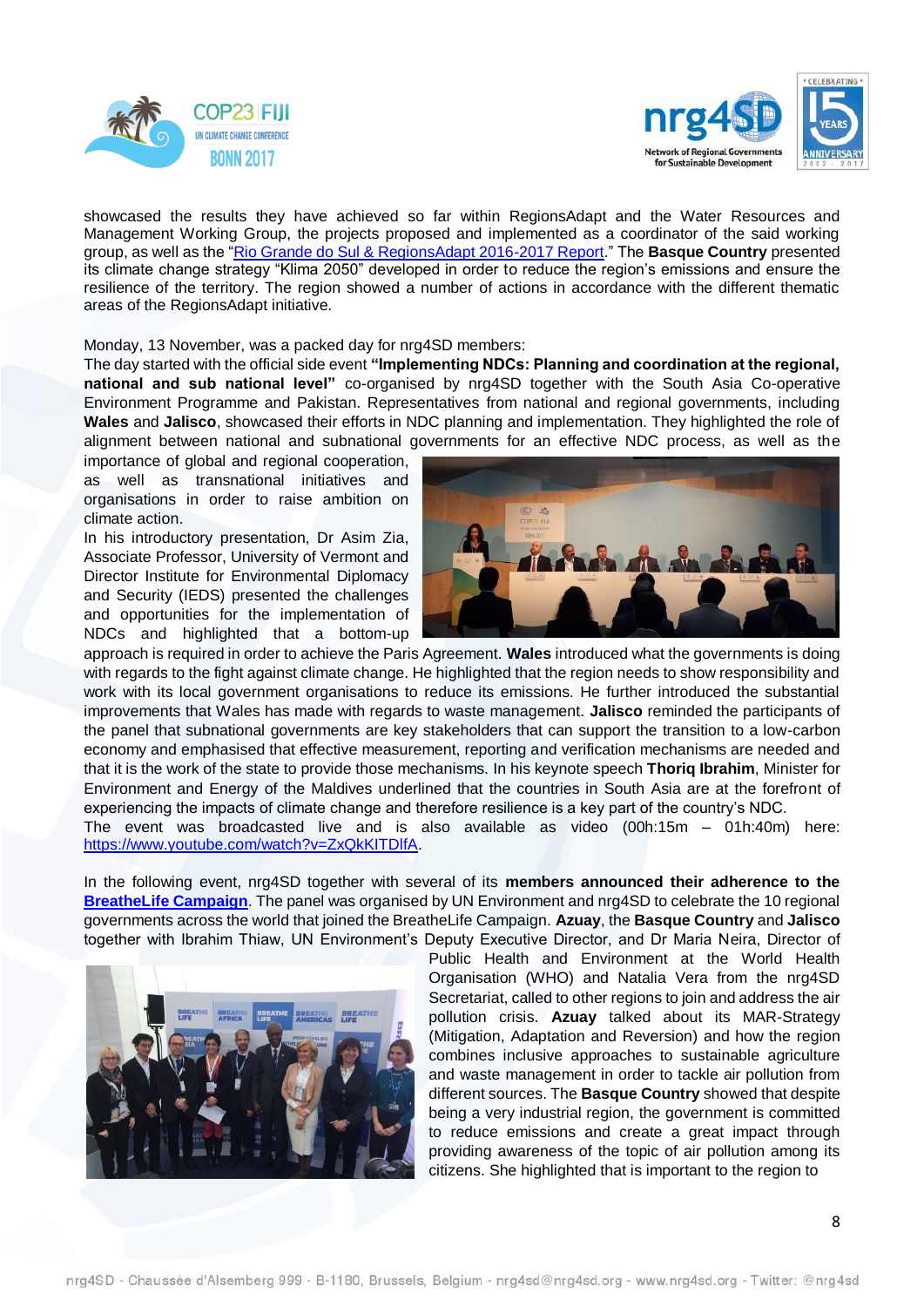



actively involve the local population in the fight against air pollution and that it is possible to reverse some negative environmental impacts as shown by the region. At the end of the event, the three regions were joined by **Catalonia** and **Lombardy** to leave their messages on a signing wall, declaring their commitment to the campaign and its goals.

The announcement event was followed by the panel discussion **"Innovative Solutions for the International Clean Air Crisis."** Representatives from **Catalonia** and **Jalisco** discussed together with private sector representatives discussed on how to overcome the health and economic risks of air pollution with effective national, regional and local government policies.

In the afternoon, the high-level roundtable on SDG 11 **"Implementing the Paris Agreement: The role of regions and cities in resilience and adaptation"** was convened as part of the Marrakech High-level Day on Finance, and SDG 11 and Climate Action. Organised together by nrg4SD and ICLEI, the discussion was focused on solutions and challenges for regions and cities in the implementation of SDG 11.b. **Azuay** and the

**Basque Country** together with other participants discussed how cities and regions can become more resilient facing the increasing impacts of climate change. They presented solutions on how effective disaster risk reduction and climate change adaptation programming can be facilitated in their territories, as well as interlinkages across different sectors, like energy, water, food, disaster risk reduction or adaptation and mitigation. Within the event, **Azuay** highlighted that there should be an environmental focus applied on all public policies and projects and that a multilevel governance approach is crucial in tackling climate change. Rural-urban linkages are crucial in this regard, as for example in Ecuador, 60% of the territory is rural. She highlighted that while the regional government tries to engage with the national



government, there sometimes exist a great conflict potential between the two levels over large scale projects planned on the national level but highly affecting the regional and local level. The **Basque Country** presented its approach on multi-level governments with the creation of a network of municipalities that integrates city councils in order to ensure that small cities benefit from resources and technologies of big cities, thereby facilitating a homogenous development of the territory. The region further mainstreams climate action into all policies and is keen to involve the local population.

On 14 November, the IUCN organised the event **"Nature based solutions for a climate resilient Europe"** with participation of **Wales** and the **nrg4SD Secretariat**, national and local leaders, the EU Commission's DG Climate Action, NGO and business representatives. They discussed how healthy, well-functioning ecosystems can improve the resilience of nature and society, while at the same time having a high return on investment rate. The event highlighted the opportunities offered by nature based solutions and how they can help Europe to mitigate and adapt to climate change.

The following day, 15 November, saw the last event of nrg4SD at the COP 23 with the topic **"Adaptation under the Paris Agreement: The potential of regional governments."** Representatives from **California, Catalonia, Chaco, the Council of Governors** from Kenya, **Quebec** and **Rio Grande do Sul** highlighted the potential of regional governments towards efficient and coherent climate change adaptation. They shared successful experiences and challenges regarding their adaptation strategies and plans, as well as their work within international networks and initiatives, like RegionsAdapt.

In addition to the organised events, our Co-Chair for the South, Maria Cecilia Alvarado from Azuay was interviewed by the Climate Action Studio of the UNFCCC. The interview focused on collaborative actions between Parties and non-Party stakeholders and what needs to be done in order to raise ambition of Parties in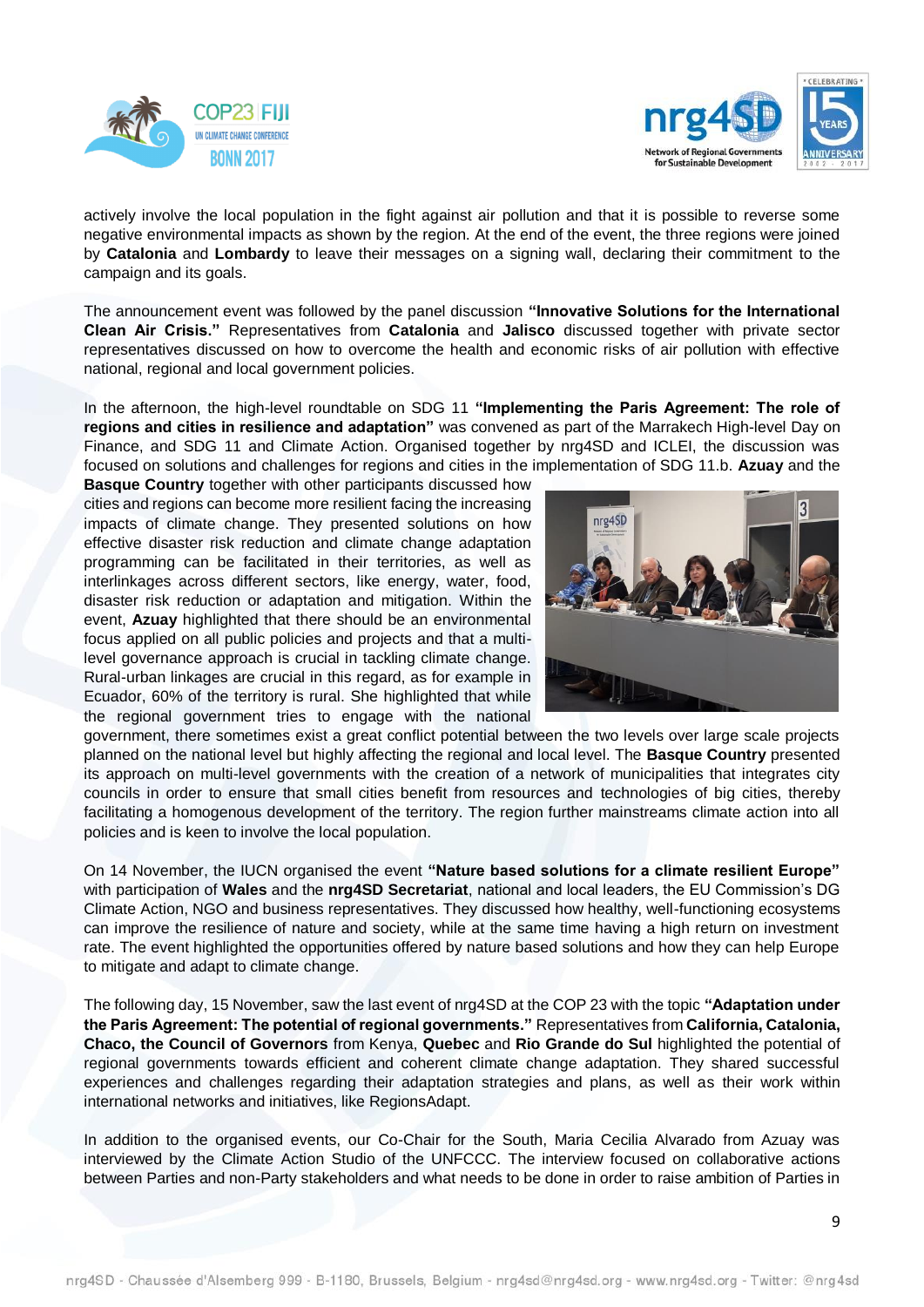



climate action. It was said that vertical integration in policy development and implementation is key in order to tackle climate change and its impact and that regional governments need to be considered as key partners to their national counterparts. A short summary of the interview can be found here: [https://www.youtube.com/watch?v=BKFoWlt456w.](https://www.youtube.com/watch?v=BKFoWlt456w)

## **Announcements made during COP 23**

In addition to the initiatives and commitments announced in the Fiji-Bonn Commitment, the following announcements have been made during COP 23, amongst others:

- The **Adaptation Fund** exceeds its 2017 target with Germany's contribution of 50 million euros and Italy's contribution of 7 million euros by over USD 13 million and stands at a total equivalent of USD 93.3 million dollars.
- **[America's Pledge](https://www.americaspledgeonclimate.com/)** brings together private and public sector leaders to ensure the US remains a global leader in reducing emissions and delivers the country's climate goals under the Paris Agreement.
- Launch of **[Fiji Clearing House for Risk Transfer](http://www.unfccc-clearinghouse.org/)**, a new online platform that serves as a repository for information on insurance and risk transfer, in order to facilitate the efforts of Parties to develop and implement comprehensive risk management strategies.
- **[InsuResilience Initiative](http://www.insuresilience.org/)** announced additional funding and partners in order to increase insurance coverage to protect people against the adverse impacts of extreme weather events. The initiative's goal is to facilitate access to direct or indirect insurance for an additional 400 million poor and vulnerable people in developing countries by 2020.
- **[NDC Support Programme](https://www.ndc-cluster.net/project/undp-ndc-support-programme)** was launched by UNDP, together with the Governments of Germany and Spain, and the European Commission, to support countries in making progress on their commitments under the Paris Agreement.
- The **[Ocean Pathway Partnership](https://cop23.com.fj/wp-content/uploads/2017/11/The-Ocean-Pathway-Strategy-8.11.2017.pdf)** was launched as a COP 23 Presidency ocean initiative. The Partnership aims, by 2020, to strengthen action and funding that links climate change action; healthy oceans and livelihoods including through the UN Climate Change process and via national climate action plans.
- **[Powering Past Coal Alliance](https://www.gov.uk/government/uploads/system/uploads/attachment_data/file/660041/powering-past-coal-alliance.pdf)** brings together 25 countries, states and regions to accelerate the rapid phase-out of coal and support affected workers and communities to make the transition.
- **[SIDS Health Initiative](http://www.who.int/mediacentre/news/releases/2017/climate-small-islands/en/)**, launched by WHO, in collaboration with the UN Climate Change secretariat and in partnership with the Fijian Presidency to protect people living in Small Island Developing States from the heath impacts of climate change.

**After a very busy COP 23 in Bonn, we would like to recognise and congratulate all nrg4SD members for their hard work, engagement, leadership and contributions. We have an exciting path to follow together to reach a more inclusive global decision making, implement the Paris Agreement on all levels, and increase resilience in our territories. Working together, makes us stronger and determination will be guiding our work, so let us keep working further, faster, together!** 

For any questions or suggestions, do not hesitate to contact us.

Photos of our presence in COP 23 can be found at: [https://www.flickr.com/gp/nrg4sd\\_net/p9563n](https://www.flickr.com/gp/nrg4sd_net/p9563n) and [https://www.flickr.com/gp/nrg4sd\\_net/8Ms0u9.](https://www.flickr.com/gp/nrg4sd_net/8Ms0u9)